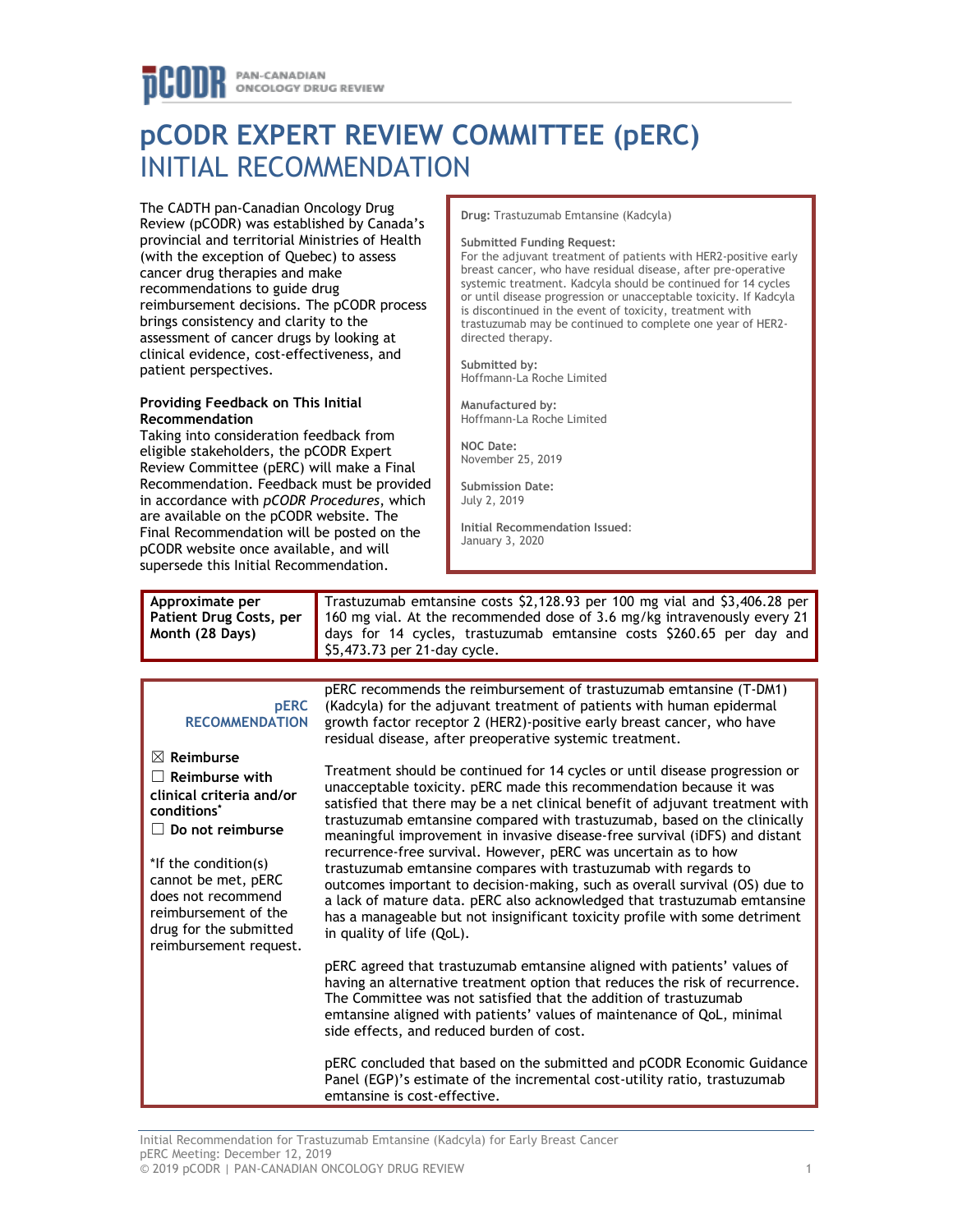

**POTENTIAL NEXT STEPS FOR STAKEHOLDERS** No next steps were identified.

**Please note:** Provincial Advisory Group (PAG) questions are addressed in detail in the Summary of pERC Deliberations and in a summary table in Appendix 1.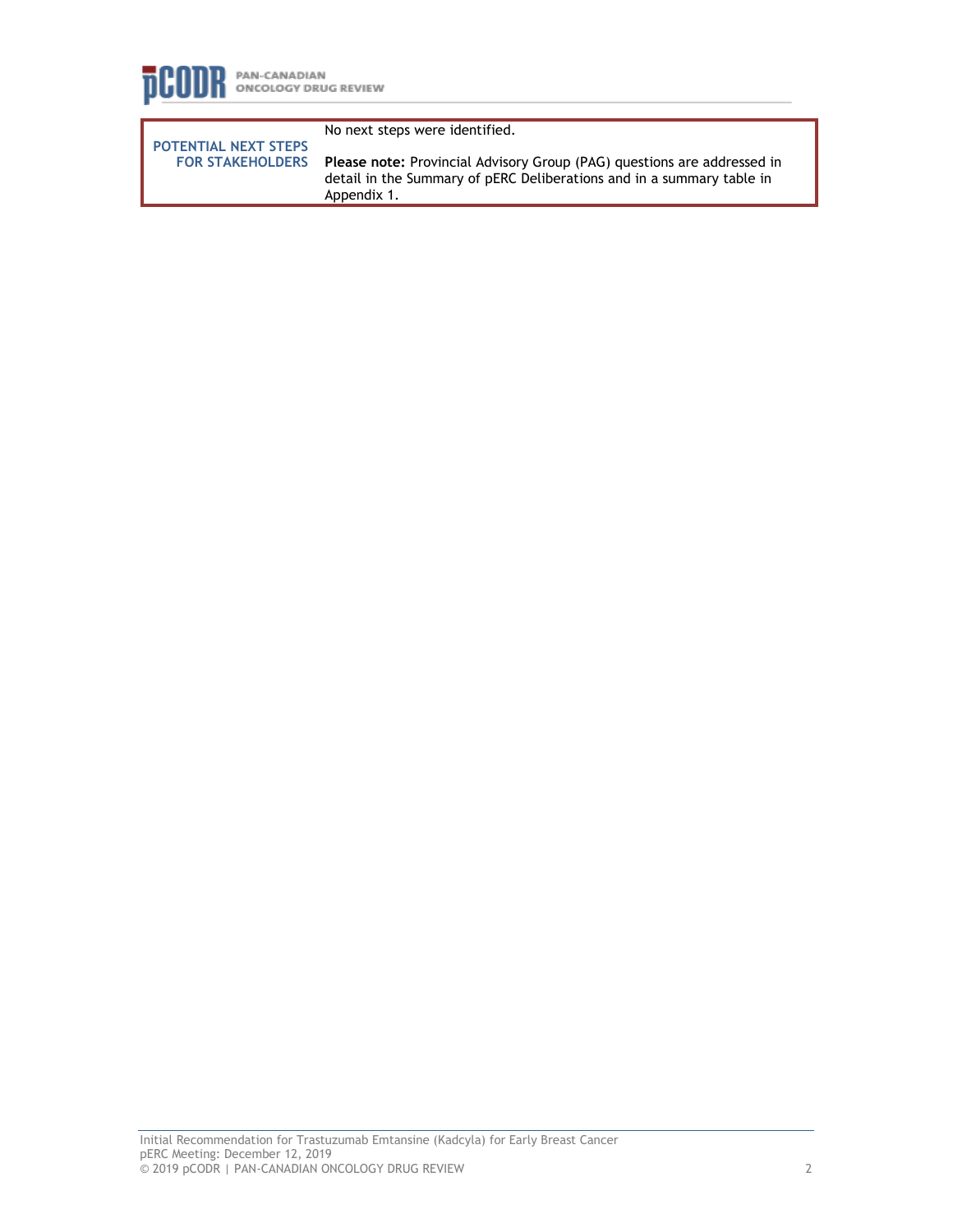# **SUMMARY OF pERC DELIBERATIONS**

Approximately 27, 200 new cases of breast cancer will be diagnosed in 2019 in Canada, with about one in eight women being diagnosed in their lifetime. Of these breast cancers, 15% to 30% overexpress HER2, which has historically been associated with a more aggressive disease course and earlier metastatic potential, particularly to the central nervous system. Patients with HER2-positive disease who achieve pathologic complete response (pCR) after neoadjuvant treatment have a better OS compared with those who do not achieve such response. However, a significant proportion of women with HER2-positive breast cancer do not achieve pCR and are at a relatively high risk of recurrence and death. The current standard of care for HER2-positive early breast cancer is 12 months of adjuvant trastuzumab in combination with anthracycline and/or taxane-based



chemotherapy. While trastuzumab is generally well tolerated, it is associated with cardiac toxicity, such as cardiomyopathy; decreased ejection fraction; and in severe cases, symptoms of congestive heart failure. In addition, there is a need for treatments with greater efficacy for patients with HER2-positive early breast cancer. pERC therefore agreed that more effective and tolerable therapies leading to a decrease in cancer recurrence and improvement in cure are needed in this patient population.

pERC deliberated on the results of one open-label, randomized, phase III trial (KATHERINE), which assessed the efficacy and safety of T-DM1 (Kadcyla). The trial compared T-DM1 with trastuzumab for the adjuvant treatment of patients with HER2-positive early breast cancer who had residual disease after preoperative systemic treatment. After a median follow-up of forty-one months, TDM-1 compared with trastuzumab demonstrated a statistically significant improvement in the primary end point of iDFS. Key secondary end points of Standardized Definitions for Efficacy End Points (STEEP)-defined iDFS and distant recurrence-free survival were also significant. pERC agreed that these improvements were clinically meaningful but noted that OS is the most clinically meaningful end point in this setting. Although OS was a secondary end point, there was no significant difference in the five-year survival rates between treatment groups with median OS not reached in either group. pERC agreed that it would be important to determine the impact of T-DM1 on patients' long-term survival once mature OS results are available. pERC also deliberated on the safety profile of T-DM1 and acknowledged that, overall, patients treated with T-DM1 experienced greater toxicity compared with patients treated with trastuzumab. pERC acknowledged that the addition of emtansine to trastuzumab would be expected to increase toxicities. Of note, pERC highlighted the occurrence of peripheral sensory neuropathy only in patients treated with T-DM1 but acknowledged that peripheral sensory neuropathy was mostly reversible. pERC also noted a protocol deviation in the KATHERINE trial in which investigators did not withhold or reduce the dose of T-DM1 for toxicity as pre-specified in the study protocol. Despite this, patients in the T-DM1 treatment group still had higher rates of dose reduction, interruption, and discontinuation due to adverse events (AE) compared with trastuzumab. pERC therefore agreed that this protocol deviation may have led to an underestimation of the toxicity impact of T-DM1, given there will likely be greater discontinuation with T-DM1 in clinical practice. However, pERC acknowledged there is a potential for some overestimation of the toxicity with T-DM1 given dose reductions/interruptions were not followed per protocol. Overall, with respect to toxicity, pERC concluded that although the toxicity of T-DM1 was not insignificant, clinicians would be familiar with managing these toxicities in the metastatic breast cancer setting. pERC further deliberated on QoL outcomes and noted that a higher proportion of patients on T-DM1 experienced a meaningful deterioration of QoL compared with trastuzumab. pERC also considered the generalizability of the KATHERINE trial results and agreed that male patients with breast cancer were included in the trial; therefore, the overall trial results would be generalizable to this population of patients. pERC, however, did not support the generalizability of the trial evidence to patients with node-negative breast cancers less than 1 cm (T1a/bN0) tumours as further evidence would be required to determine efficacy in this population. Overall, pERC concluded that there may be a net clinical benefit with T-DM1 compared with trastuzumab, based on the clinically meaningful improvement in iDFS and distant recurrence-free survival. However, pERC was uncertain as to how T-DM1 compares with trastuzumab with regards to OS due to a lack of mature OS data. pERC also acknowledged that T-DM1 has a manageable but not insignificant toxicity profile and there was some detriment in QoL.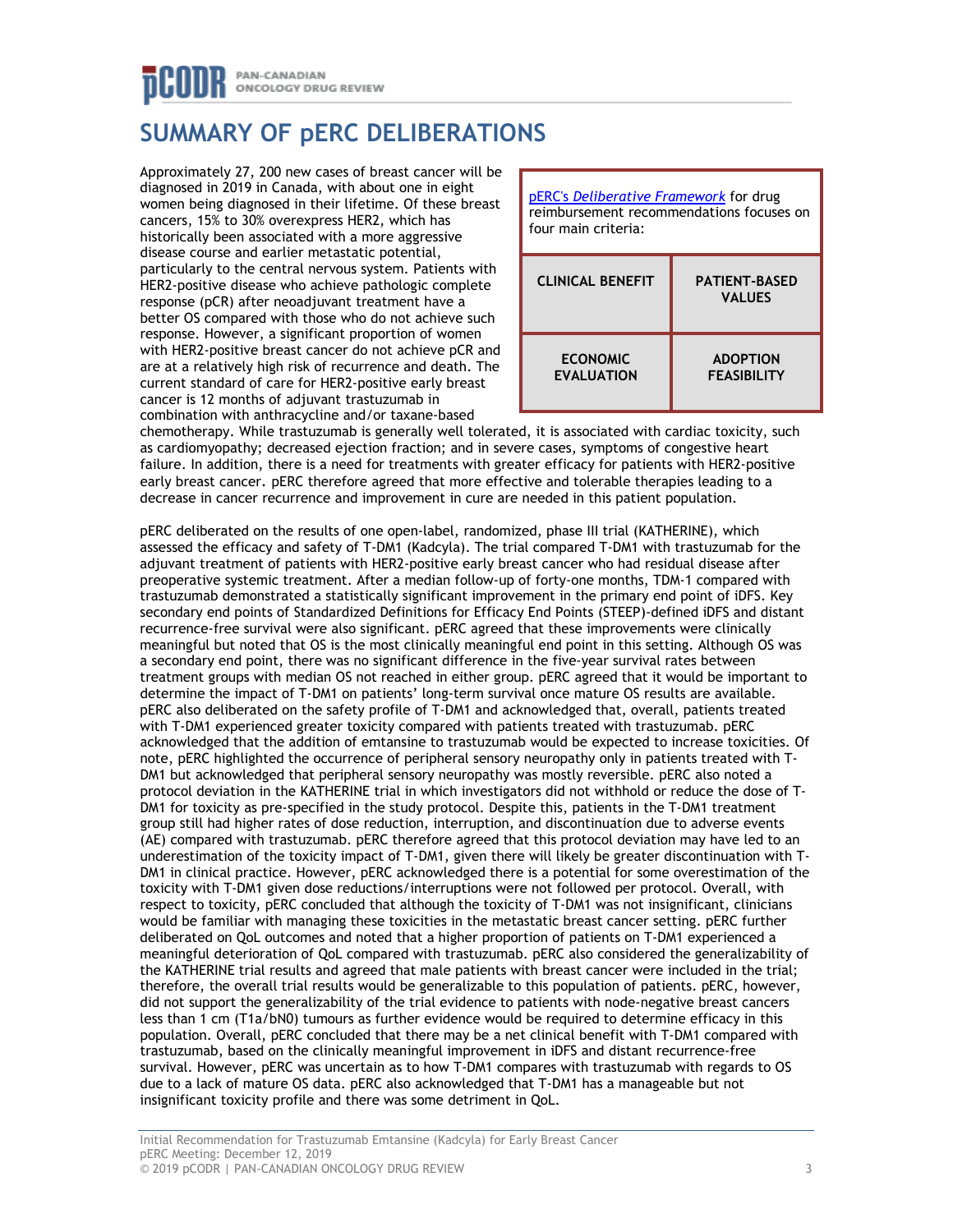

During deliberations, pERC considered patient group input that indicated patients with breast cancer value having access to effective treatment options that control the disease, reduce the risk of recurrence, have tolerable side effects, and reduce the financial burden to patients. Based on the improvement in iDFS and distant recurrence-free survival, pERC agreed that T-DM1 aligned with patient values of achieving disease control and reducing the risk of recurrence. However, the Committee was not satisfied that the addition of T-DM1 aligned with patients' values of maintaining QoL and offering minimal side effects.

pERC deliberated on the cost-effectiveness of T-DM1 compared with trastuzumab and concluded that based on the submitted economic model, T-DM1 is cost-effective or dominant. pERC noted that both the submitted and EGP best estimate of the incremental cost-effectiveness ratio (ICER) were scenarios where T-DM1 is more effective and less costly than trastuzumab which represent a dominant scenario. pERC discussed that the EGP explored the impact of a number of scenarios on cost-effectiveness estimates and noted that the ICER was robust, and remained dominant, to most changes, including changes that drastically reduced the long-term projections for OS. Based on discussions with the Clinical Guidance Panel (CGP), the EGP's best estimate included changes to the duration of treatment; institutional costs for diagnostic testing, which were not included in the submitted base case; and exploration of a number of different time horizons. Almost all these changes resulted in dominant scenarios with T-DM1, except for scenarios using a five- and 10-year time horizon. pERC agreed with the EGP that the 40-year time horizon is appropriate for this patient population. Overall, pERC agreed that based on the submitted and EGP's ICER estimates, T-DM1 is cost-effective or dominates trastuzumab.

pERC discussed the factors that could impact the feasibility of implementing a positive reimbursement recommendation for T-DM1 and noted that the eligibility for treatment with T-DM1 should align with the KATHERINE trial criteria. pERC noted that there is a lack of clarity as to whether or not patients currently on trastuzumab should be switched to T-DM1 in this setting. pERC noted that collaboration among provinces would be of value to develop a common approach to the appropriate time frame for switching and for the appropriate number of treatment cycles for patients who may switch from trastuzumab to T-DM1. pERC agreed with the registered clinician input that if a patient who received T-DM1 and had a recurrence during treatment or shortly thereafter (within six months), it would not be beneficial to retreat these patients with T-DM1. Furthermore, T-DM1 could be used in the metastatic setting after patients have received standard first-line metastatic treatment with a HER2-directed therapy (e.g., trastuzumab and pertuzumab). pERC also noted the CGP's agreement that re-treatment may be beneficial in patients with a longer time to recurrence after adjuvant T-DM1 therapy. pERC agreed that T-DM1 is not reimbursed in the first-line metastatic setting and would not be used in that setting. pERC noted that the budget impact of T-DM1 was low, based on both the submitted and EGP's reanalysis. pERC agreed that it is likely that the budget impact of T-DM1 is offset by long-term cost savings among patients who do not experience relapse and therefore, do not require further treatments in the metastatic setting. pERC further noted that a number of scenarios were explored by the EGP in the budget impact analysis (BIA), including greater market uptake, inclusion of wastage, exclusion of trastuzumab biosimilar, and exclusion of the prevalent population. None of these scenarios had a big impact on the BIA. Lastly, pERC acknowledged that there would be additional costs to monitoring patients with the added toxicity of T-DM<sub>1</sub>.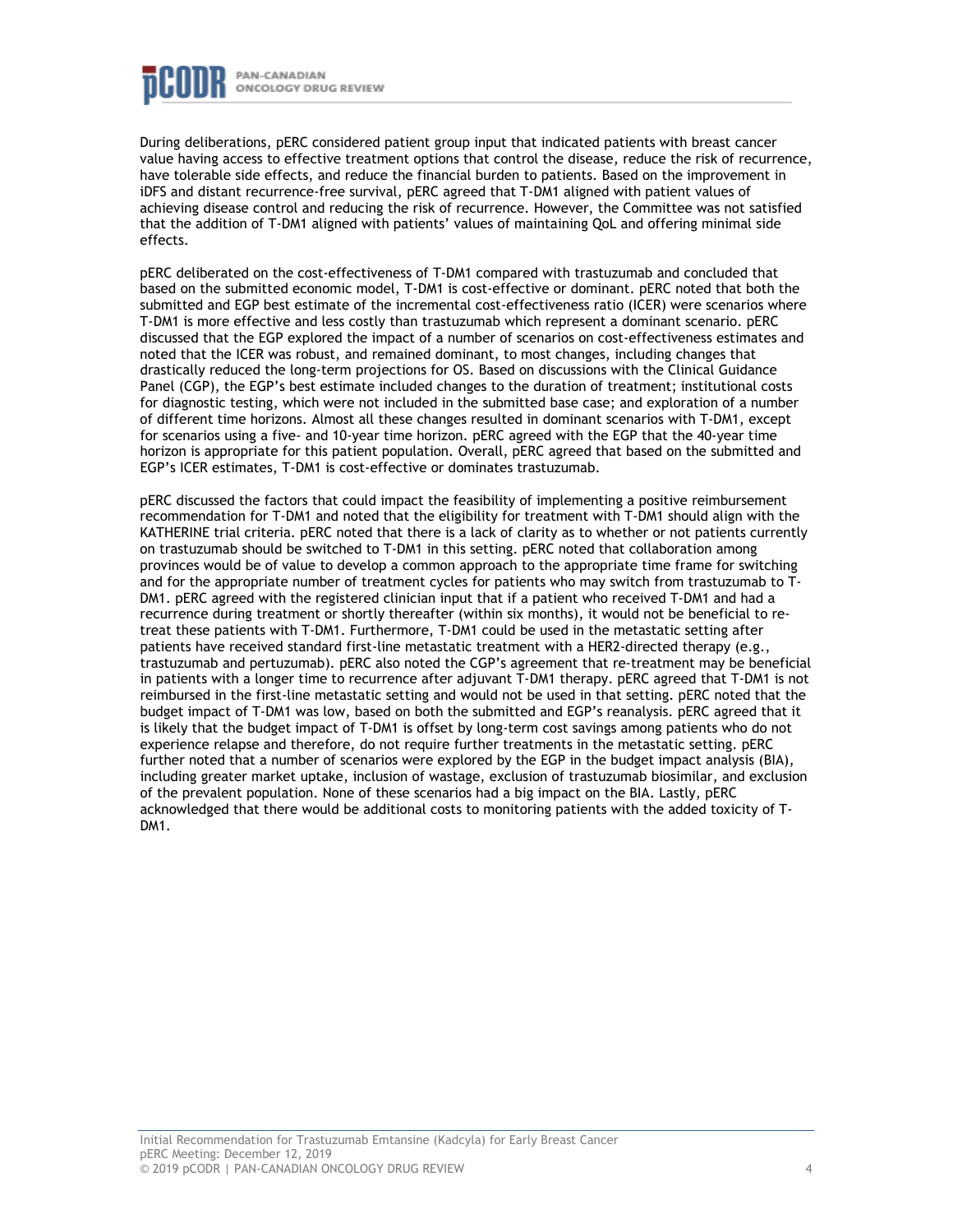# **EVIDENCE IN BRIEF**

The CADTH pan-Canadian Oncology Drug Review (pCODR) Expert Review Committee (pERC) deliberated:

- a pCODR systematic review
- other literature in the Clinical Guidance Report that provided clinical context
- an evaluation of the manufacturer's economic model and BIA
- guidance from the pCODR clinical and economic review panels
- input from two patient advocacy group(s): Rethink Breast Cancer and the Canadian Breast Cancer Network
- input from registered clinicians
- input from PAG.

# OVERALL CLINICAL BENEFIT

## **pCODR review scope**

The purpose of this review is to evaluate the safety and efficacy of T-DM1 (Kadcyla) for the treatment of patients with HER2-positive early breast cancer who have residual invasive disease following neoadjuvant taxane and trastuzumab-based treatment.

### **Studies included: One phase III, international, multi-centre, open-label, randomized controlled trial**

The pCODR systematic review included one international, multi-centre, open-label, phase III randomized control trial (KATHERINE), which compared T-DM1 with trastuzumab for the adjuvant treatment of patients with HER2-positive early breast cancer who have residual disease after preoperative systematic treatment. Eligible patients were randomized in a 1:1 ratio receiving either T-DM1 at a dose of 3.6 mg/kg of body weight or trastuzumab at a dose of 6 mg/kg intravenously every three weeks for 14 cycles. Patients received a loading dose of 8 mg of trastuzumab if more than six weeks had elapsed since the preceding dose of trastuzumab. Patients who discontinued T-DM1 early due to toxicity could complete the 14 cycles of trastuzumab at the discretion of the investigator.

### **Patient populations: Median age of 49 years, prior neoadjuvant HER2-directed therapy with trastuzumab and pertuzumab**

The KATHERINE trial (n = 1,486) included patients with histologically confirmed HER2-positive, nonmetastatic, invasive primary breast cancer at presentation. Of the 743 patients randomized to each trial group, 740 patients received T-DM1 and 720 patients received trastuzumab. Almost all patients were female except for two male patients in the T-DM1 group and three male patients in the trastuzumab group. The median age in both treatment groups was 49 years. Most patients in both treatment groups had neoadjuvant HER2-directed therapy with trastuzumab alone (n = 1,196; 80.5%), and a similar proportion of patients in both groups had trastuzumab plus pertuzumab (overall,  $n = 272$ ; 18.3%).

## **Key efficacy results: Clinically meaningful improvement in iDFS**

The key efficacy outcome deliberated on by pERC included iDFS, which was the primary end point, STEEP definition of iDFS, disease-free survival, OS, distant recurrence-free survival, QoL, and safety. Results were based on an interim analysis of the KATHERINE trial.

The primary end point of the study was met at the pre-specified interim analysis for iDFS. The three-year event-free rate for iDFS was 88.3% in the T-DM1 group compared with 77.0% in the trastuzumab group. There was a 50% reduction in the risk of an iDFS event with the T-DM1 treatment group compared with the trastuzumab group (unstratified hazard ratio [HR]: 0.50; 95% confidence interval [CI], 0.39 to 0.64; *P* < 0.001). The KATHERINE trial also assessed iDFS according to STEEP criteria, which included patients with second primary non-breast cancer as an invasive-disease event; there was a 49% reduction (unstratified HR: 0.51; 95% CI, 0.40 to 0.66) in the risk of iDFS events with the STEEP definition in the T-DM1 group compared with trastuzumab group.

The estimated three-year event rate for DFS was 87.4% in the T-DM1 group and 76.9% in the trastuzumab group, with a 47% reduction in the risk of a DFS event in the T-DM1 group compared with the trastuzumab group (HR: 0.53; 95% CI, 0.41 to 0.68). A total of 42 (5.7%) deaths occurred in the T-DM1 treatment group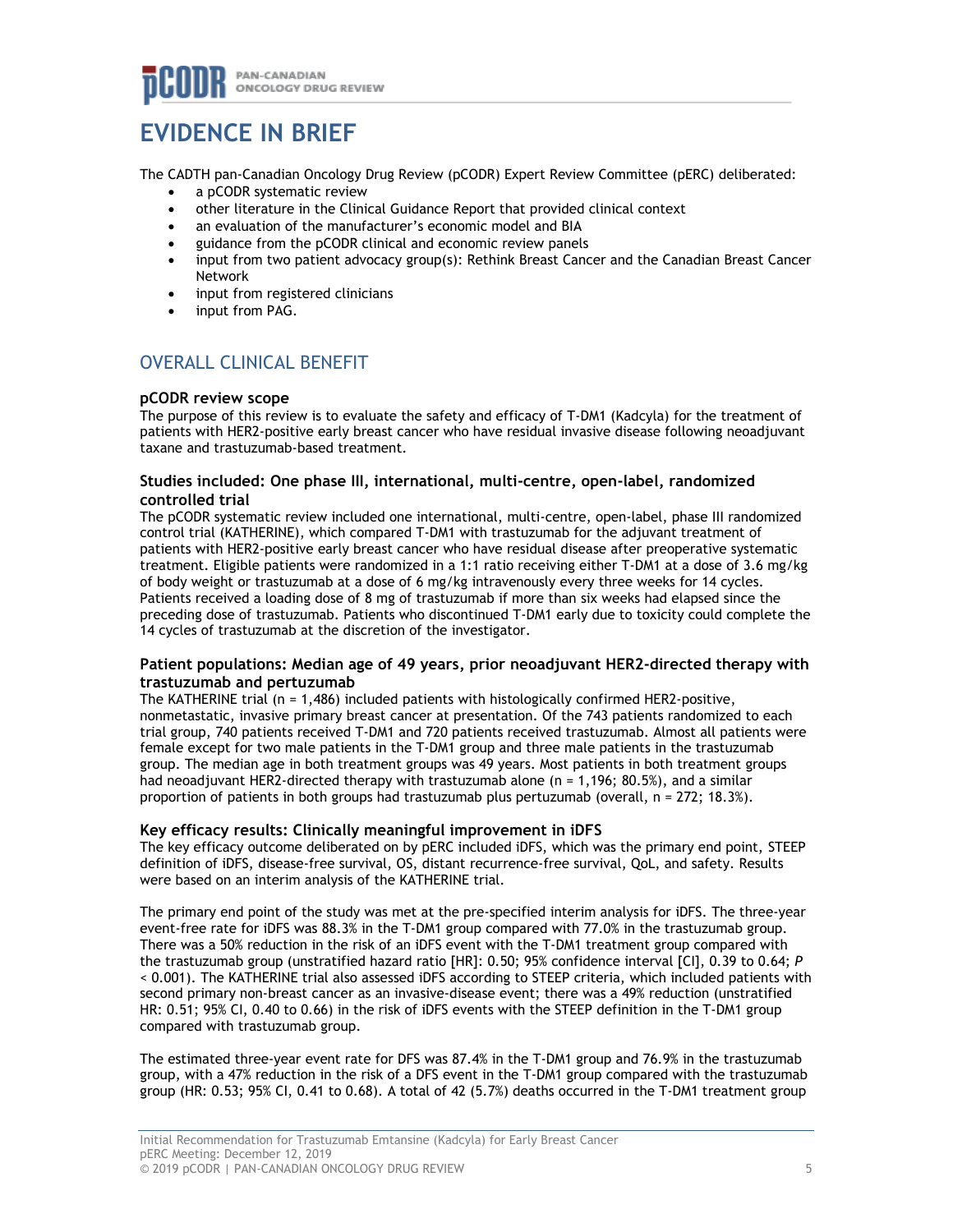

compared with 56 (7.5%) deaths in the trastuzumab group. There was no statistically significant difference in OS between treatment arms. However, data are immature at the interim analysis for OS.

Distant recurrence events occurred in 78 (10.5%) patients in the T-DM1 treatment group compared with 121 (16.3%) patients in the trastuzumab group, with a three-year event rate estimated at 89.7% and 83.0% in the T-DM1 and trastuzumab groups, respectively. There was a 40% reduction in distant recurrence events with T-DM1 compared with trastuzumab (HR: 0.60; 95% CI, 0.45 to 0.79).

#### **Patient-reported outcomes: Slight detriment to QoL with T-DM1**

QoL data were collected in the KATHERINE trial using the European Organisation for Research and Treatment of Cancer Quality of life Questionnaire Core 30 (EORTC QLQ-C30) and Quality of Life Breast Cancer-Specific (QLQ-BR23) questionnaires. Mean changes from baseline were similar for global health status for both treatment groups. A higher proportion of patients in the T-DM1 treatment group compared with the trastuzumab group reported a clinically meaningful deterioration in role function, appetite loss, constipation, fatigue, nausea/vomiting, and systemic therapy side effects.

### **Limitations: Non-validated outcome of iDFS, protocol deviations, subsequent therapies not reflective of clinical practice**

iDFS, the primary outcome of the KATHERINE trial, is not validated in the literature, making the strength of association between iDFS and OS unknown. The pCODR methods team noted that due to the varying definitions of iDFS and DFS in the literature, cross-trial comparisons are challenging and provide challenges for analysis and interpretation. The KATHERINE trial was also open label, introducing reporting and performance bias among patients and investigators, as treatment assignments were not blinded.

There was a higher proportion of protocol deviations in the T-DM1 group related to dose alterations (not holding or reducing doses as per protocol) in the T-DM1 group by investigators; an analysis was conducted to assess for deviation bias, which excluded patients who did not prescribe to the per-protocol dose, which revealed a minimal impact of deviation bias on efficacy outcomes. Patients in the T-DM1 group had a higher proportion of dose reductions, interruptions, and discontinuations due to an AE, which may be indicative of greater toxicities in the T-DM1 group overall. The toxicity of T-DM1 may have been underestimated due to the greater number of protocol deviations related to not holding or reducing doses for toxicities that occurred in the T-DM1 group.

Double the number of patients in the trastuzumab group compared with the T-DM1 group received followup anticancer therapies. Discussions with the CGP revealed that subsequent therapies in the trastuzumab group were not reflective of clinical practice; for example, there was limited use of T-DM1, which is an established subsequent therapy following trastuzumab in the recurrent setting.

### **Safety: Greater overall AEs associated with T-DM1**

Any-grade AEs occurred at greater frequency in the T-DM1 group compared with the trastuzumab group (98.5% versus 93.3%, respectively). Similarly, AEs ≥ grade 3, serious AEs, treatment-related AEs, and withdrawals due to an AE occurred at a greater frequency in the T-DM1 group than in the trastuzumab group. Peripheral sensory neuropathy  $\geq$  grade 3 occurred in 1.4% (n = 10) of patients in the T-DM1 group and in no patients in the trastuzumab group. There was one patient death in the T-DM1 group due to an AE, with none occurring in the trastuzumab group.

#### **Need and burden of illness: Unmet need for patients with high risk of recurrence**

Breast cancer is the most common cancer diagnosed among Canadian women. The HER2 receptor is overexpressed in approximately 15% to 20% of breast cancers. HER2-positive breast cancers tend to present with aggressive tumours and poor prognoses. Patients who receive neoadjuvant treatment and who achieve pCR, especially those with a HER2-positive subtype, have better OS compared with patients who do not achieve such response. Approximately 30% to 40% of women who are treated with neoadjuvant systemic therapy with trastuzumab-containing regimens do not achieve pCR and are faced with poor outcomes and disease recurrence. More effective therapies leading to decreases in cancer recurrence and improvement in cure are needed.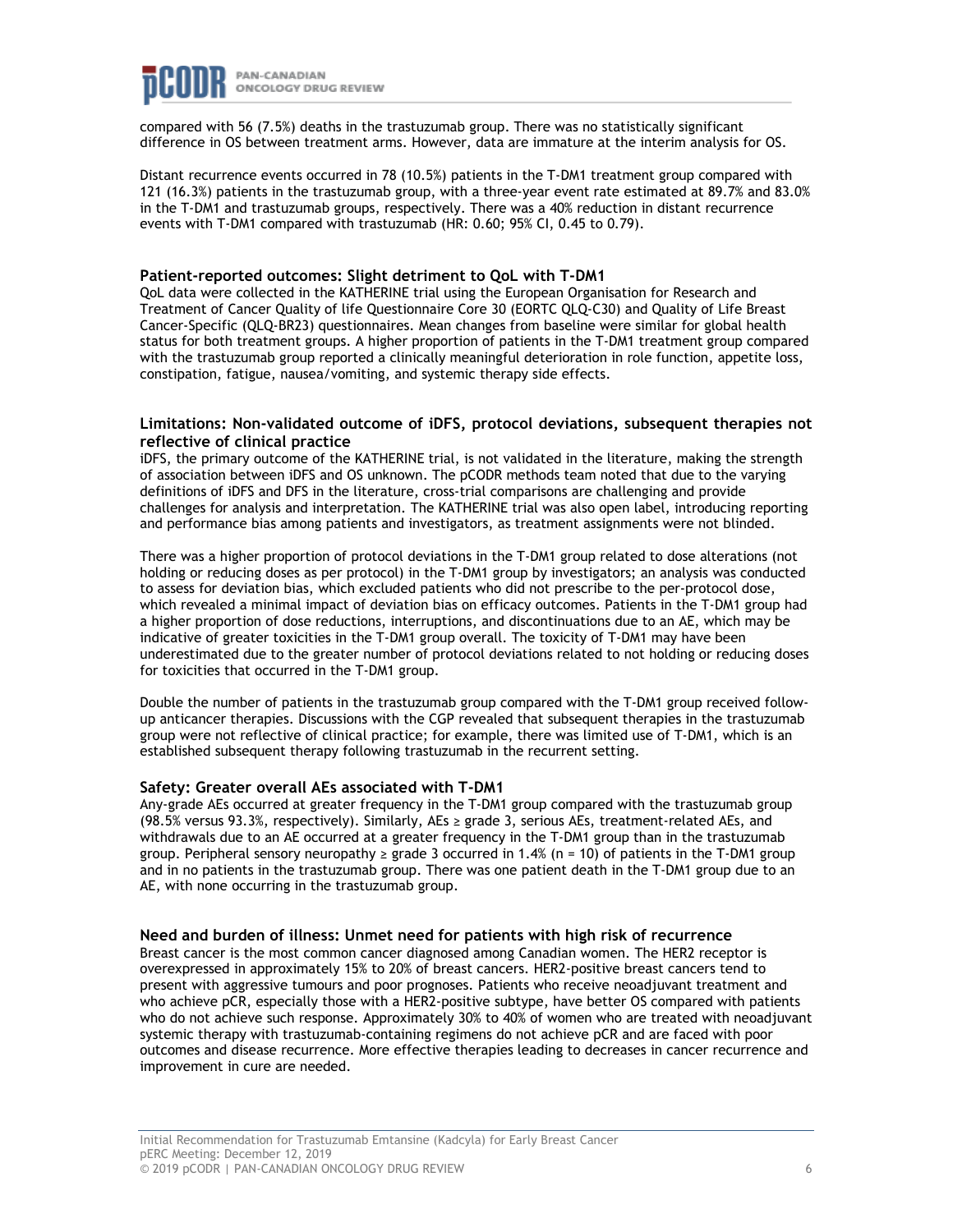

### **Registered clinician input: Manageable toxicity, use of subsequent T-DM1**

Input was received from seven oncologists and two pharmacists. Clinicians affirmed that T-DM1 has significant benefit over current standard treatment of trastuzumab monotherapy. The toxicity of T-DM1 was not considered to be excessive and clinicians stated that T-DM1 should be a prioritized treatment as it can prevent patients from relapsing. Contraindications of T-DM1 included concomitant contraindications to standard trastuzumab, such as cardiac dysfunction. The number of anti-HER2 therapies should be advised by clinical trial evidence and practice guidelines. Registered clinician input indicated that if a patient received T-DM1 and recurred during treatment or shortly thereafter (within six months), it would not be beneficial to re-treat these patients with T-DM1. There is also currently no evidence to suggest that T-DM1 would not be effective in the metastatic setting after standard first-line metastatic treatment with a HER2-directed therapy (e.g., trastuzumab and pertuzumab).

# PATIENT-BASED VALUES

### **Values of patients with early breast cancer: Reduced risk of recurrence, treatment effectiveness, and improved QoL**

Two patient groups provided input on T-DM1 for the treatment of HER2-positive early breast cancer. Reducing risk of recurrence and accessing effective treatments were reported to be the most important considerations for patients. Survey respondents valued having more effective treatment options for their disease earlier on and proper side effect management, which is critical to their QoL. The ability to work and engage in daily tasks as well as financial challenges associated with loss of income and drug and travel costs were highlighted as issues faced by patients with early breast cancer.

### **Patient values on treatment: Reduced disease recurrence and manageable side effects**

Survey respondents with experience with T-DM1 (n = 6) reported significant improvement in their QoL with minimal and tolerable side effects. All six patients stated they would recommend T-DM1 to other patients with early breast cancer. Both patient groups concluded that the reduced risk of recurrence and the ability to manage side effects were key values to patients, and that T-DM1 aligns with these values.

# ECONOMIC EVALUATION

### **Economic model submitted: Cost-effectiveness and cost-utility analyses**

The EGP assessed cost-effectiveness and cost-utility analyses of T-DM1 for patients with HER2-positive early breast cancer who have residual disease, following neoadjuvant taxane and trastuzumab-based treatment.

## **Basis of the economic model: KATHERINE trial data and long-term extrapolation of OS**

Key cost inputs included drug costs, health states costs, drug wastage and vial sharing, subsequent therapies, and AEs. Key clinical effects considered in the analysis included iDFS, OS, and utilities that were obtained from the KATHERINE trial. Given that the OS data are not mature, the long-term clinical effect estimates with T-DM1 are uncertain.

### **Drug costs: Treatment costs for T-DM1 and trastuzumab**

T-DM1 costs \$2,128.93 per 100 mg vial and \$3,406.28 per 160 mg vial. At the recommended dose of 3.6 mg/kg intravenously every 21 days for 14 cycles, T-DM1 costs \$260.65 per day and \$5,473.73 per 21-day course. Trastuzumab (branded) costs \$2,874.05 per 440 mg vial. At the recommended dose of 6 mg/kg intravenously every 21 days, trastuzumab costs \$133.29 per day and \$2,799.06 per 21-day course.

### **Cost-effectiveness estimates: Dominant (less costly and more effective) ICERs for T-DM1 compared with trastuzumab**

pERC deliberated the cost-effectiveness of T-DM1 compared with trastuzumab for patients with HER2 positive early breast cancer who have residual disease, following neoadjuvant taxane and trastuzumabbased treatment. The sponsor's best estimate of the ICER demonstrated that T-DM1 was dominant (less costly and more quality-adjusted life-years gained).

The main cost drivers were costs of adjuvant therapy and cost of treatments in the first-line, second-line, and subsequent lines of metastatic disease. Time horizon was the variable in the model that had the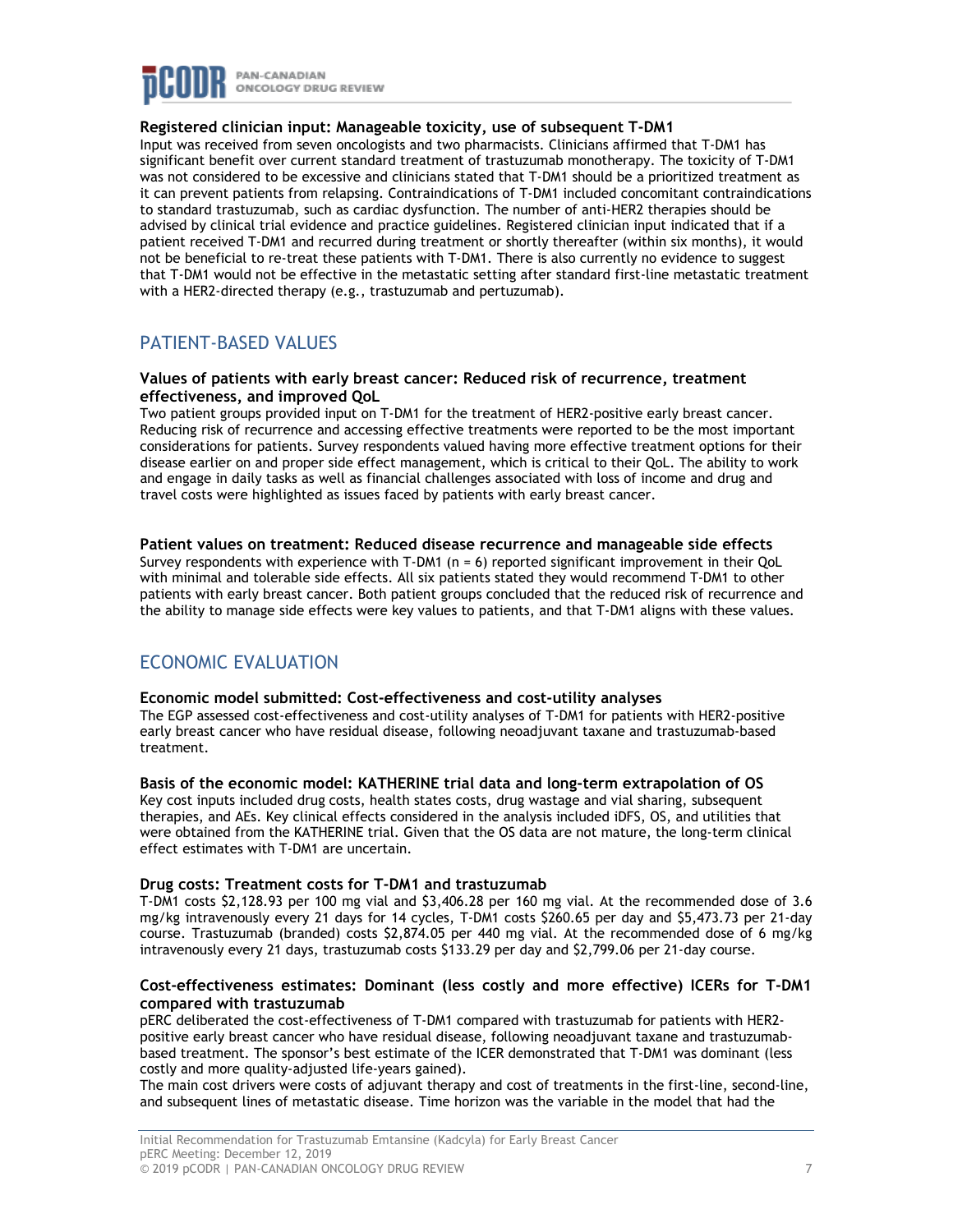largest impact on results, where a shorter time horizon resulted in lower ICERs. No other variables appeared to have a big impact on the ICER in sensitivity analyses by the sponsor or the EGP.

The EGP's reanalysis was based on the following:

- The base-case model assumed that the time on treatment was equal to the average number of cycles for all patients in each treatment until iDFS was reached. In reanalysis, the time on treatment was set equal to the time until disease progression for each treatment.
- Institutional costs for routine diagnostic tests (CT, ECG, mammography) were added to the unit costs, in addition to typical physician billing fees.
- Four alternate time horizons, including a lifetime horizon of 51 years, 10 years, 5 years, and 40 years. The time horizon of 40 years was considered the most clinically plausible scenario.

Based on previous CADTH reviews of drugs in the adjuvant setting for early breast cancer, a 40-year time horizon was considered by the EGP to be the most clinically relevant for this population. Based on the 40 year time horizon, the EGP's best estimate was that T-DM1 was dominant compared with trastuzumab. At the 40-year time horizon the extra cost of T-DM1 is a cost saving of \$3,810 and the extra clinical effect of T-DM1 is 2.42 quality-adjusted life-years.

The EGP noted three limitations that could not be addressed in the EGP's reanalysis as there was no alternative evidence for sensitivity analyses. These included 1) uncertainty about the data used to estimate long-term DFS and OS as the trial follow-up period was short. Furthermore, there was uncertainty about the relevance of the literature used to determine long-term outcomes (transition probabilities) as the CGP noted that improvements in cancer care have been made with the introduction of better agents in last five years; 2) uncertainty as to when biosimilar and subcutaneous trastuzumab may be introduced; and 3) assumption of equal benefit of treatment regardless of a dose reduction or discontinuation of T-DM1. Although reliable values were not available, the EGP did conduct sensitivity analyses to explore the sensitivity of the model to these factors and noted that the use of a treatment mix yielded conservative estimates and drastically altering the constructed probability of deaths for each health state did not have a big impact on the ICER.

# ADOPTION FEASIBILITY

### **Considerations for implementation and budget impact: Eligibility for treatment to mostly follow KATHERINE trial criteria**

pERC discussed the factors that could impact the feasibility of implementing a positive reimbursement recommendation for T-DM1 and noted that the eligibility for treatment with T-DM1 should align with the KATHERINE trial criteria. pERC noted that the budget impact of T-DM1 was low based on both the submitted and EGP's reanalysis. pERC agreed that it is likely that the budget impact of T-DM1 is offset by long-term cost savings among patients who do not experience relapse and therefore, do not require further treatments in the metastatic setting. pERC further noted that a number of scenarios were explored by the EGP in the BIA, including greater market uptake, inclusion of wastage, exclusion of trastuzumab biosimilar, and exclusion of the prevalent population. All of these scenarios did not have a big impact on the BIA. Lastly, pERC acknowledged that there would be additional costs to monitoring patients with the added toxicity of T-DM1.

pERC addressed a number of implementation questions from PAG (outlined in Appendix 1).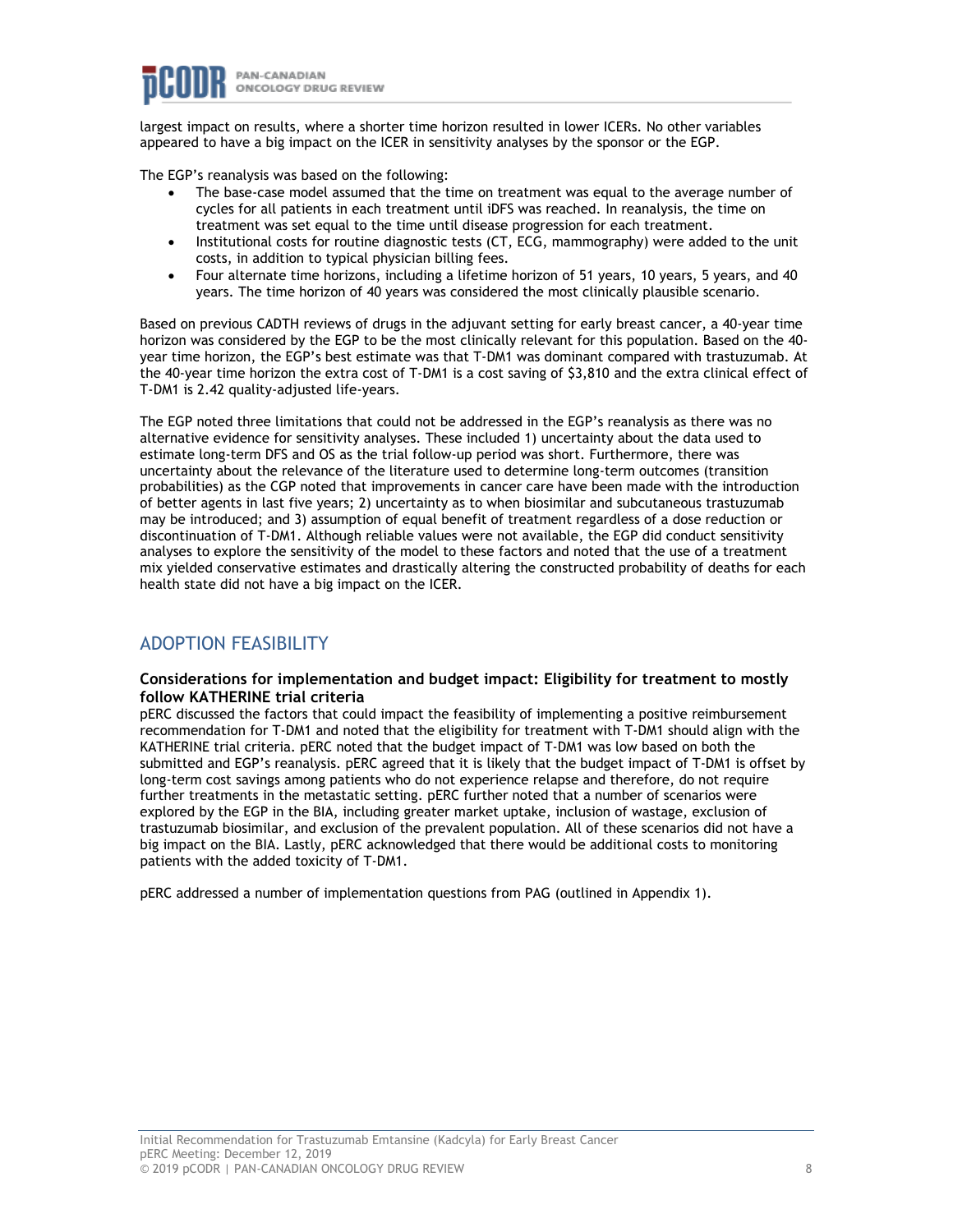# **ABOUT THIS RECOMMENDATION**

## **The pCODR Expert Review Committee**

Recommendations are made by the CADTH pan-Canadian Oncology Drug Review (pCODR) Expert Review Committee (pERC) following the pERC Deliberative Framework. pERC members and their roles are as follows:

Dr. Maureen Trudeau, Oncologist (Chair) Dr. Catherine Moltzan, Oncologist (Vice-Chair) Daryl Bell, Patient Member Alternate Dr. Kelvin Chan, Oncologist Lauren Flay Charbonneau, Pharmacist Dr. Michael Crump, Oncologist Dr. Winson Cheung, Oncologist Dr. Avram Denburg, Pediatric Oncologist Dr. Leela John, Pharmacist

Dr. Anil Abraham Joy, Oncologist Dr. Christine Kennedy, Family Physician Dr. Christian Kollmannsberger, Oncologist Dr. Christopher Longo, Health Economist Cameron Lane, Patient Member Valerie McDonald, Patient Member Dr. Marianne Taylor, Oncologist Dr. W. Dominika Wranik, Health Economist

All members participated in deliberations and voting on the Initial Recommendation, except:

- Dr. Avram Denburg and Dr. Anil Joy, who were not present for the meeting
- Dr. Maureen Trudeau, who was excluded from chairing and voting due to a conflict of interest
- Daryl Bell, who did not vote due to his role as a patient member alternate.

## **Avoidance of conflicts of interest**

All members of the pCODR Expert Review Committee must comply with the *pCODR Conflict of Interest Guidelines*; individual conflict of interest statements for each member are posted on the pCODR website and pERC members have an obligation to disclose conflicts on an ongoing basis. For the review of trastuzumab emtansine (Kadcyla) for early breast cancer, through their declarations, one member had a real, potential, or perceived conflict, and based on application of the *pCODR Conflict of Interest Guidelines*, one of these members was excluded from voting.

### **Information sources used**

pERC is provided with a pCODR Clinical Guidance Report and a pCODR Economic Guidance Report, which include a summary of patient advocacy group and Provincial Advisory Group input, as well as original patient advocacy group input submissions, to inform its deliberations. pCODR guidance reports are developed following the pCODR review process and are posted on the pCODR website. Please refer to the pCODR guidance reports for more detail on their content.

### **Consulting publicly disclosed information**

pCODR considers it essential that pERC recommendations be based on information that may be publicly disclosed. All information provided to the pCODR Expert Review Committee for its deliberations was handled in accordance with the *pCODR Disclosure of Information Guidelines*. Hoffmann-La Roche Limited, as the primary data owner, did not agree to the disclosure of clinical information, therefore, this information has been redacted in publicly available guidance reports.

### **Use of this Recommendation**

This Recommendation from pERC is not intended as a substitute for professional advice, but rather to help Canadian health systems leaders and policy-makers make well-informed decisions and improve the quality of health care services. While patients and others may use this Recommendation, it is for informational and educational purposes only, and should not be used as a substitute for the application of clinical judgment respecting the care of a particular patient, for professional judgment in any decisionmaking process, or for professional medical advice.

## **Disclaimer**

pCODR does not assume any legal liability or responsibility for the accuracy, completeness, or usefulness of any information, drugs, therapies, treatments, products, processes, or services disclosed. The information is provided "as is" and you are urged to verify it for yourself and consult with medical experts before you rely on it. You shall not hold pCODR responsible for how you use any information provided in this report. This document is composed of interpretation, analysis, and opinion on the basis of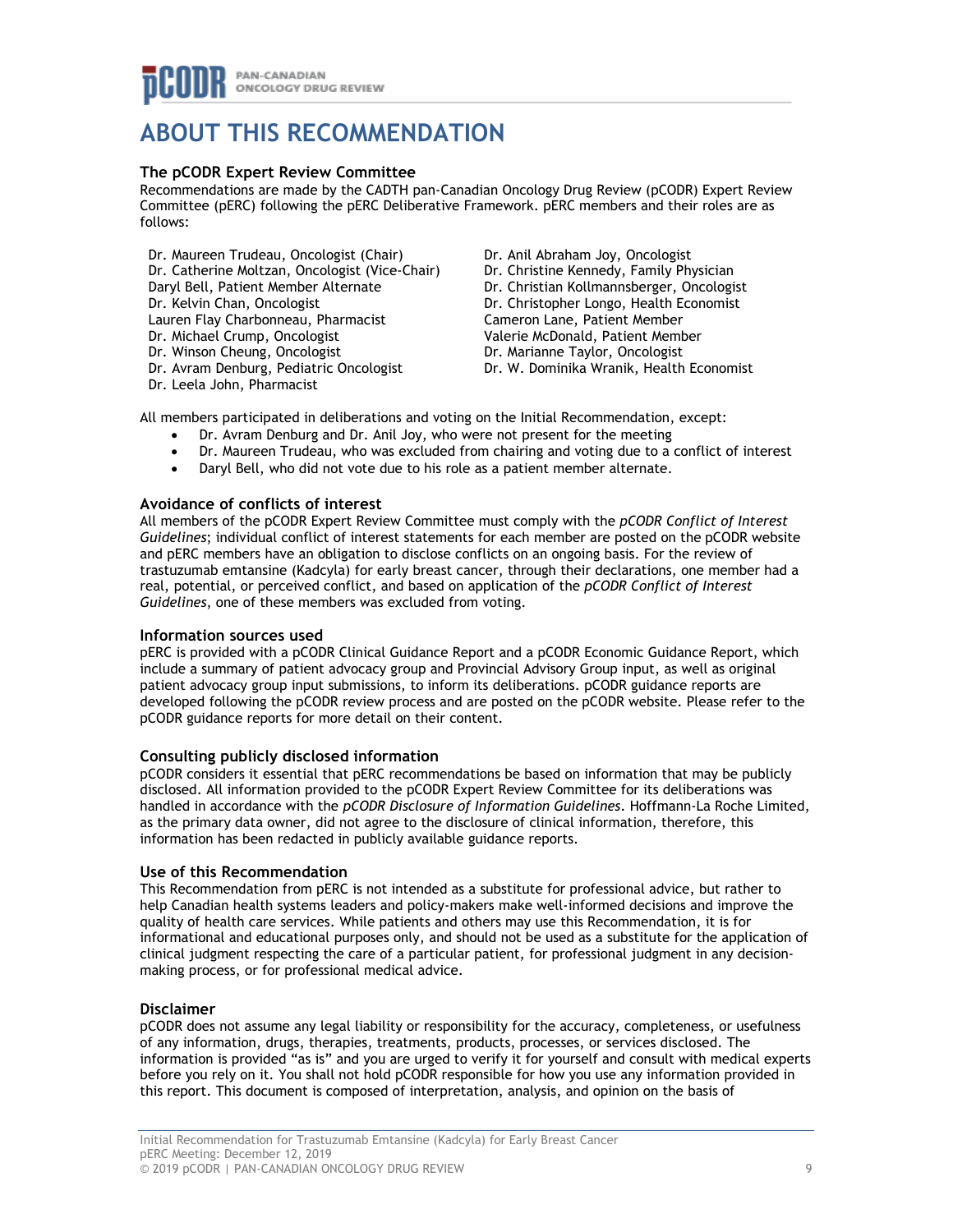

information provided by pharmaceutical manufacturers, tumour groups, and other sources. pCODR is not responsible for the use of such interpretation, analysis, and opinion. Pursuant to the foundational documents of pCODR, any findings provided by pCODR are not binding on any organizations, including funding bodies. pCODR hereby disclaims any and all liability for the use of any reports generated by pCODR (for greater certainty, "use" includes but is not limited to a decision by a funding body or other organization to follow or ignore any interpretation, analysis, or opinion provided in a pCODR document).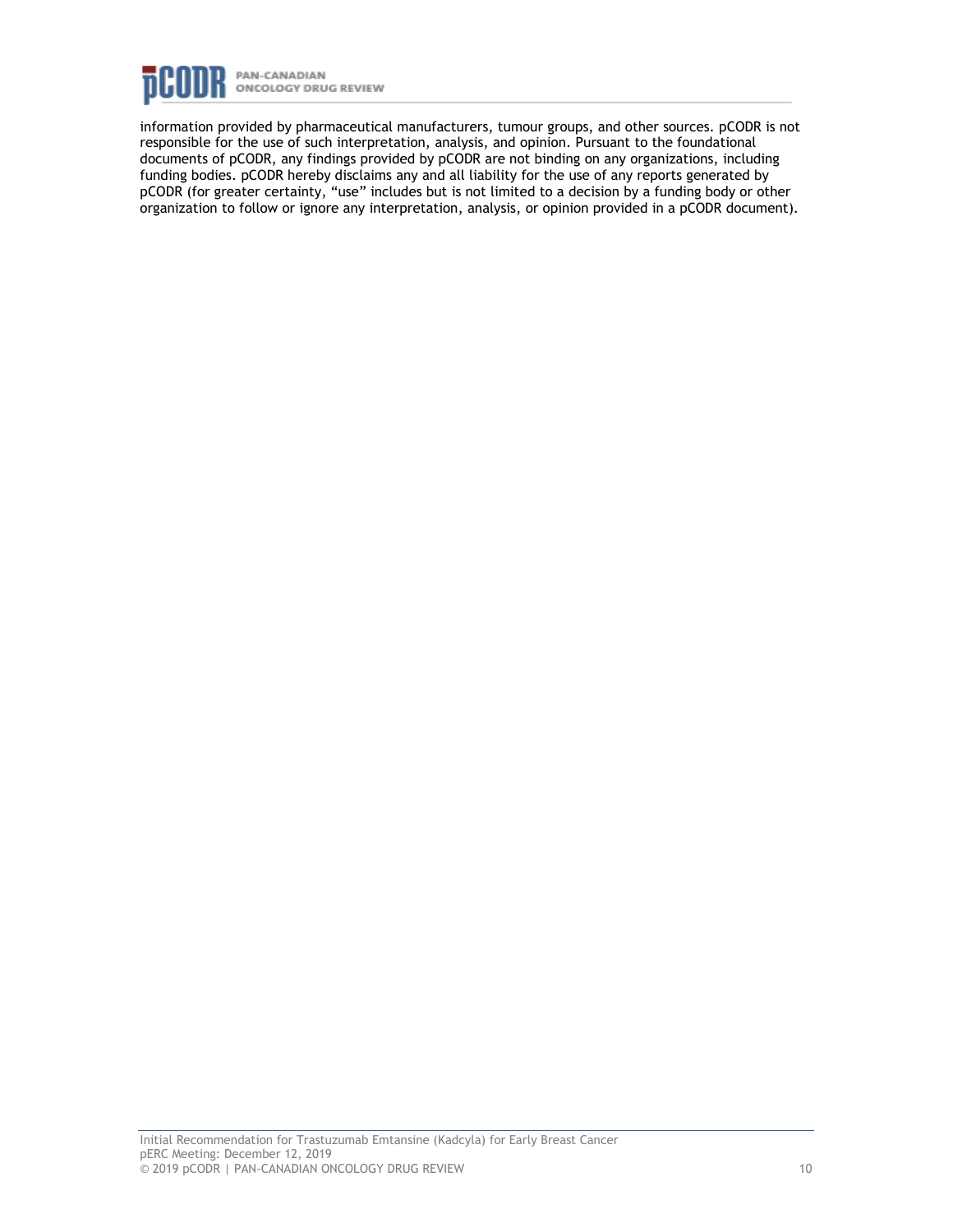# **APPENDIX 1: CADTH PAN-CANADIAN ONCOLOGY DRUG REVIEW EXPERT REVIEW COMMITTEE RESPONSES TO PROVINCIAL ADVISORY GROUP IMPLEMENTATION QUESTIONS**

| <b>PAG Implementation Questions</b> |                                                                                                                                                                                                                                                                                                                                                                                                                                                                                                                                                                                                                                                                                                                   |                                                  | pERC Recommendation                                                                                                                                                                                                                                                                                                                                                                                                                                                                                                                                                                                                                                                                                                                                                                                                                          |  |  |
|-------------------------------------|-------------------------------------------------------------------------------------------------------------------------------------------------------------------------------------------------------------------------------------------------------------------------------------------------------------------------------------------------------------------------------------------------------------------------------------------------------------------------------------------------------------------------------------------------------------------------------------------------------------------------------------------------------------------------------------------------------------------|--------------------------------------------------|----------------------------------------------------------------------------------------------------------------------------------------------------------------------------------------------------------------------------------------------------------------------------------------------------------------------------------------------------------------------------------------------------------------------------------------------------------------------------------------------------------------------------------------------------------------------------------------------------------------------------------------------------------------------------------------------------------------------------------------------------------------------------------------------------------------------------------------------|--|--|
| $\bullet$<br>$\bullet$<br>$\bullet$ | PAG is seeking clarity on patients who would be<br>eligible for treatment; and, if trastuzumab<br>emtansine is recommended for reimbursement,<br>whether the specific trial inclusion and exclusion<br>criteria or the broader funding criteria would be<br>applied.<br>PAG identified that it would also be important to<br>have clarity on patient eligibility in the following<br>clinical settings:<br>Patients who had prior trastuzumab plus<br>pertuzumab (or other HER2-targeted therapy)<br>as this is not funded as neoadjuvant therapy in<br>any jurisdiction<br>Patients with T1a/bN0 tumours<br>Male breast cancer                                                                                   | $\bullet$<br>$\bullet$<br>$\bullet$<br>$\bullet$ | pERC agreed that the eligibility of patients should be<br>aligned to the KATHERINE trial criteria.<br>pERC supported the generalizability of the trial<br>evidence to patients treated with trastuzumab and<br>pertuzumab (or other HER2-targeted therapy) in the<br>neoadjuvant setting as these patients were included in<br>the KATHERINE trial.<br>pERC does not support the generalizability of the trial<br>evidence to patients with T1a/bN0 tumours as further<br>evidence would be required to determine efficacy in<br>this population.<br>pERC noted that male patients with breast cancer were<br>included in the trial; therefore, the overall trial results<br>would be generalizable to this population of patients.                                                                                                          |  |  |
|                                     | Time-Limited Basis                                                                                                                                                                                                                                                                                                                                                                                                                                                                                                                                                                                                                                                                                                | $\bullet$                                        | pERC noted that there is a lack of clarity as to whether                                                                                                                                                                                                                                                                                                                                                                                                                                                                                                                                                                                                                                                                                                                                                                                     |  |  |
| $\bullet$<br>$\bullet$<br>٠         | Patients currently receiving adjuvant<br>trastuzumab. If it is appropriate to switch<br>these patients, is there an appropriate time<br>frame (i.e., patients $\leq 6$ months into adjuvant<br>treatment versus between months 9 and 12)?<br>Whether it would be appropriate to switch<br>patients from adjuvant trastuzumab to<br>trastuzumab emtansine within the 12-week<br>time frame as per the KATHERINE trial, and<br>for time frames beyond 12 weeks, should<br>these patients switch to trastuzumab<br>emtansine or remain on trastuzumab?<br>Patients who recently completed their one<br>year of adjuvant trastuzumab.                                                                                 | $\bullet$<br>$\bullet$                           | or not patients currently on trastuzumab should be<br>switched to T-DM1. pERC noted that collaboration<br>among provinces would be of value to develop a<br>common approach to the appropriate time frame for<br>switching and for the appropriate number of treatment<br>cycles for patients who may switch from trastuzumab<br>to T-DM1.<br>There is no direct clinical data to support the initiation<br>of T-DM1 as adjuvant therapy if more than 12 weeks<br>have passed since surgery.<br>As the KATHERINE trial did not investigate the use of T-<br>DM1 in patients who have already completed adjuvant<br>treatment with trastuzumab, there is no evidence to<br>make an informed decision on T-DM1 use for this<br>population.                                                                                                     |  |  |
| Sequencing                          |                                                                                                                                                                                                                                                                                                                                                                                                                                                                                                                                                                                                                                                                                                                   | $\bullet$                                        | pERC agreed with the registered clinician input that if                                                                                                                                                                                                                                                                                                                                                                                                                                                                                                                                                                                                                                                                                                                                                                                      |  |  |
| $\bullet$<br>$\bullet$<br>$\bullet$ | Appropriate metastatic treatments for<br>patients who progress during or shortly after<br>completing (e.g., $\leq$ 6 months) trastuzumab<br>emtansine (e.g., trastuzumab emtansine,<br>pertuzumab plus trastuzumab) and sequencing<br>of these treatment options?<br>Would it be reasonable to treat with<br>trastuzumab emtansine in the metastatic<br>setting after receiving adjuvant trastuzumab<br>emtansine? What would be the appropriate<br>time frame (i.e., between adjuvant treatment<br>and development of metastatic disease) for<br>re-treatment with trastuzumab emtansine<br>subsequently?<br>Guidance on number of anti-HER2 therapies<br>that should be available in the metastatic<br>setting. | $\bullet$<br>$\bullet$                           | a patient received T-DM1 and recurred during<br>treatment or shortly thereafter (within 6 months), it<br>would not be beneficial to re-treat these patients with<br>T-DM1.<br>pERC also agreed with registered clinicians that T-DM1<br>would be used in the metastatic setting after standard<br>first-line metastatic treatment with a HER2-directed<br>therapy (e.g., trastuzumab/pertuzumab). pERC also<br>noted the CGP's agreement that re-treatment may be<br>beneficial in patients with a longer time to recurrence<br>after adjuvant T-DM1 therapy. pERC agreed that T-DM1<br>is not reimbursed in the first-line metastatic setting<br>and would not be used in that setting.<br>pERC agreed that there is no evidence to determine<br>the optimal number of HER2 therapies patients should<br>receive in the metastatic setting. |  |  |
| $\bullet$                           | PAG is seeking guidance on whether the cap of<br>14 total cycles should be considered if                                                                                                                                                                                                                                                                                                                                                                                                                                                                                                                                                                                                                          | $\bullet$                                        | pERC agreed with the CGP that patients should<br>complete either 14 cycles of adjuvant treatment or a                                                                                                                                                                                                                                                                                                                                                                                                                                                                                                                                                                                                                                                                                                                                        |  |  |
|                                     | trastuzumab emtansine is recommended for                                                                                                                                                                                                                                                                                                                                                                                                                                                                                                                                                                                                                                                                          |                                                  |                                                                                                                                                                                                                                                                                                                                                                                                                                                                                                                                                                                                                                                                                                                                                                                                                                              |  |  |